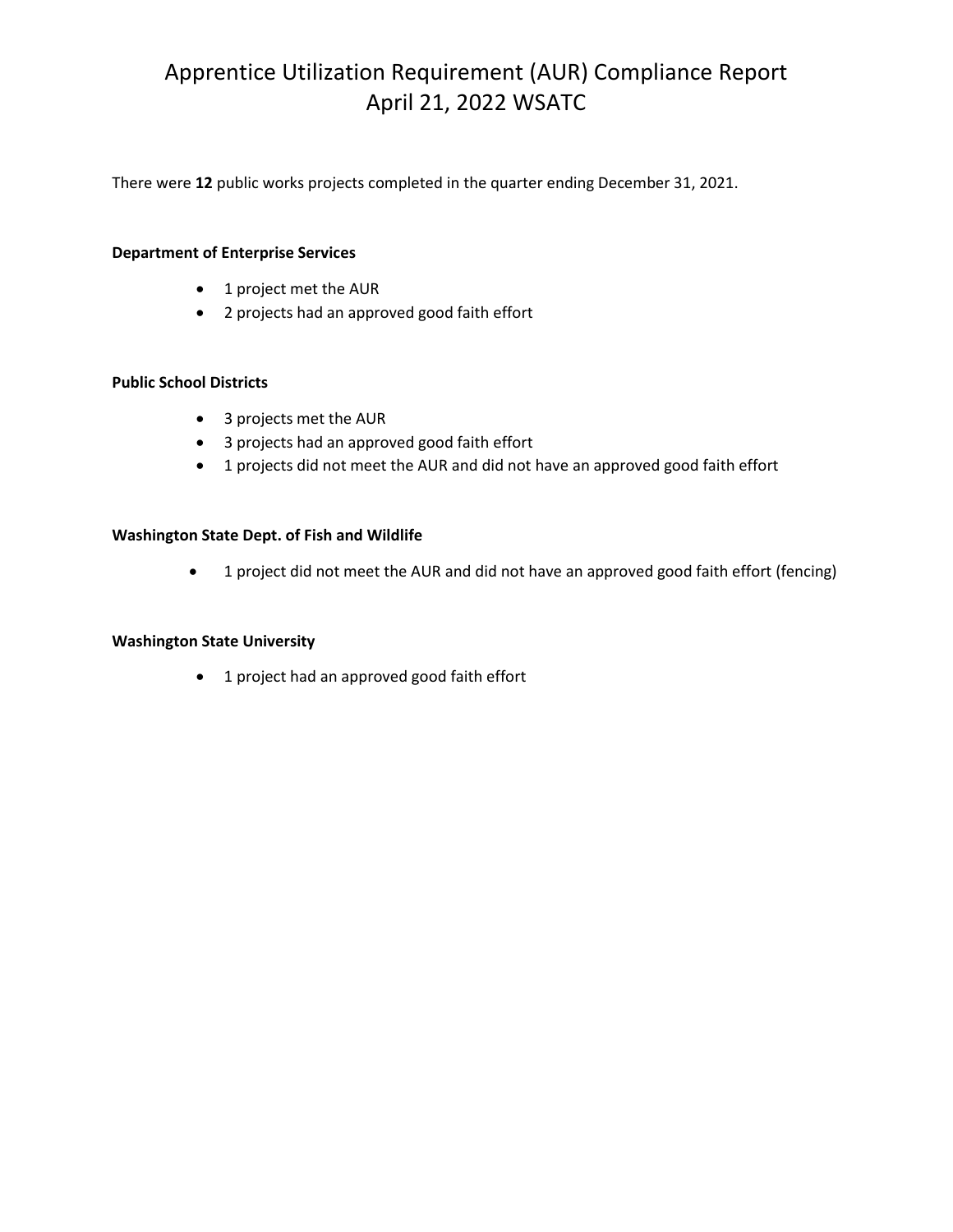|            |                                       |                                    | Prime             | Prime    |                                                                             |                  |                       |
|------------|---------------------------------------|------------------------------------|-------------------|----------|-----------------------------------------------------------------------------|------------------|-----------------------|
| Project ID | <b>Awarding Agency Name</b>           | <b>Prime Contractor Name</b>       | Contractor<br>UBI | Intent # | Project Name                                                                | Contract #       | <b>Contract Total</b> |
|            |                                       |                                    |                   |          |                                                                             |                  |                       |
|            | <b>Public School Districts</b>        |                                    |                   |          |                                                                             |                  |                       |
| 932139     | BREMERTON SCHOOL DISTRICT #100        | <b>CHINOOK PROPERTIES INC</b>      | 601232196         | 1086882  | <b>District Security Improvements</b>                                       | 2020-002         | 2,718,939.60          |
| 931174     | <b>Everett School District</b>        | KASSEL & ASSOCIATES INC            | 602944979         | 1084867  | Athletic Building Mechanical and Fire Alarm                                 | PO#              | 1,380,186.00          |
| 915690     | FIFE SCHOOL DISTRICT #417             | LAKE TAPPS CONSTRUCTION UNLTD      | 601236676         | 1051384  | Fife School District - Security Vestibules                                  | 20-09            | 1,388,531.55          |
| 920719     | <b>SUMNER SCHOOL DISTRICT #320</b>    | <b>SPECIALIZED LANDSCAPING INC</b> | 601597163         | 1061672  | Mountain View Middle School Track & Field Improvements                      | 2001920050       | 2,577,000.00          |
| 952999     | SHORELINE SCHOOL DISTRICT #412        | PREMIER FIELD DEVELOPMENT          | 602342647         | 1126484  | Echo Lake Playfield Replacement Project                                     | EchoLake         | 1,372,975.80          |
| 941481     | NORTH THURSTON SCHOOL DISTRICT #3     | <b>FIELDTURF USA INC</b>           | 602048132         | 1106199  | Timberline High School Field Conversion                                     | 4127262          | 1,845,663.10          |
| 912947     | VASHON ISLAND SCHOOL DISTRICT #402    | CHRISTENSEN INC GENERAL CONTR      | 601546765         | 1046277  | Vashon Island Sch Dist Maintenance Bldg                                     |                  | 1,536,600.00          |
|            |                                       |                                    |                   |          |                                                                             |                  |                       |
|            | <b>WSFW</b>                           |                                    |                   |          |                                                                             |                  |                       |
| 969707     | FISH AND WILDLIFE, WASH STATE DEPT OF | <b>DOHERTY FENCE LLC</b>           | 602895841         | 1158395  | Region 3 & Statewide Cooperative Emergency Elk Fence Replacement            | 20-16558         | 1,254,176.67          |
|            |                                       |                                    |                   |          |                                                                             |                  |                       |
|            | <b>DES</b>                            |                                    |                   |          |                                                                             |                  |                       |
| 951490     | Enterprise Services, Department of    | MCKINSTRY ESSENTION LLC            | 603259907         | 1125356  | <b>WSDOT - Eastmont Project Engineering Office</b>                          | 2020-142 G (1-1) | 1,037,901.00          |
| 918468     | Enterprise Services, Department of    | <b>INLAND ASPHALT CO</b>           | 601006854         | 1056923  | SCC Parking Lot, Track - 2019                                               | 2020-046 G(1-1)  | 2,282,525.00          |
| 924926     | Enterprise Services, Department of    | A T S AUTOMATION INC               | 600647391         | 1076959  | UW Bothell Chiller Plant Optimization                                       | 2020-742 G (1-1) | 1,305,133.00          |
|            |                                       |                                    |                   |          |                                                                             |                  |                       |
|            | <b>Universities</b>                   |                                    |                   |          |                                                                             |                  |                       |
| 913509     | <b>WASHINGTON STATE UNIVERSITY</b>    | <b>QUALITY CONTRACTORS LLC</b>     | 602951226         |          | 1054492   Bustad Hall Vivarium Renovation and Building Controls Replacement | 1T01109          | 1,750,000.00          |

# **Legend**

No color - achieved 15% apprentice utilization Light gray - did not meet 15% apprentice utilization, but good faith effort approved Dark gray - did not achieve 15% apprentice utilization and no good faith effort approved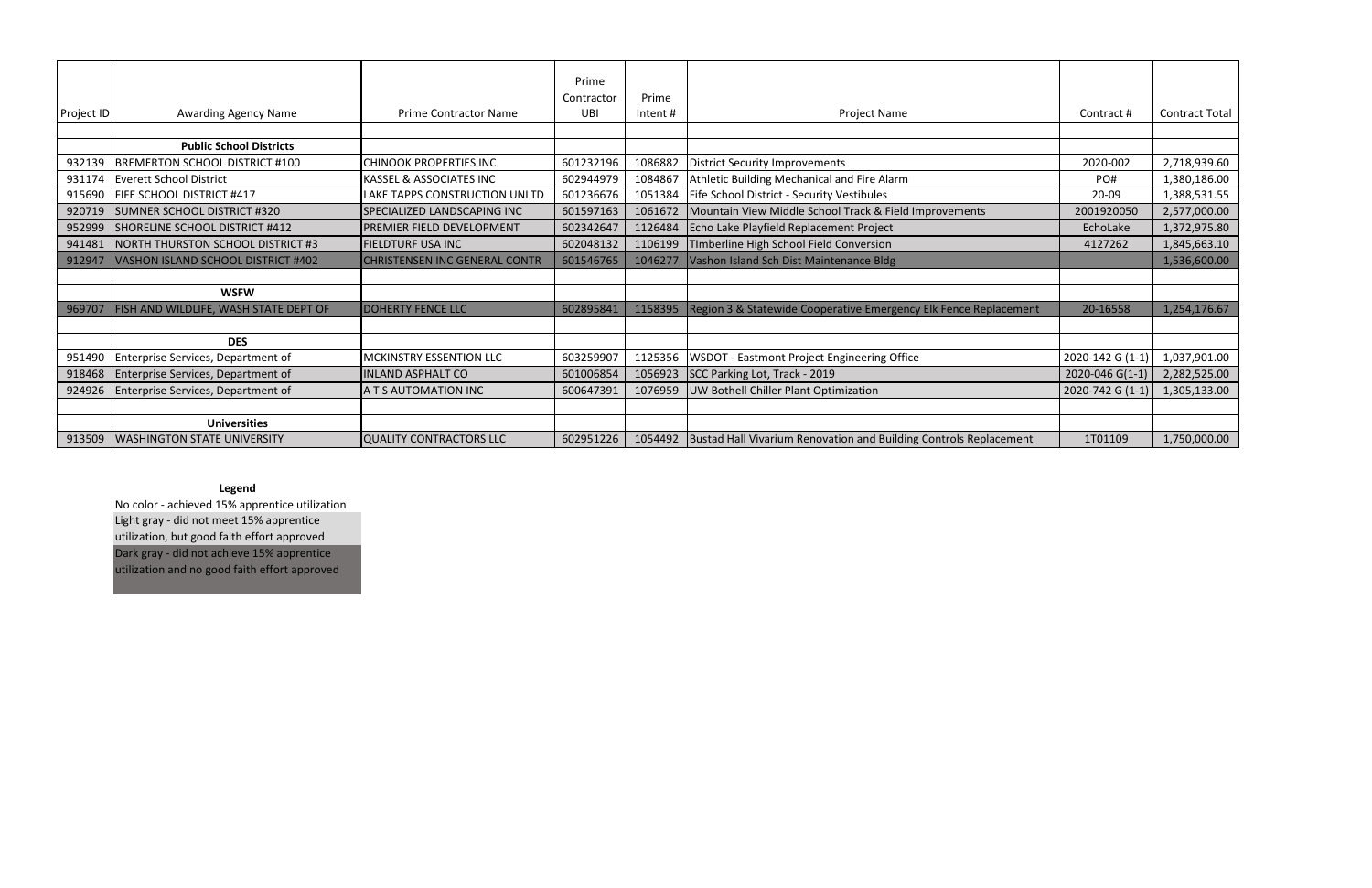|                                |                     |            | Date Work  | # of        | Federally    | Housing Act of | Apprentice<br>Utilization | Final %<br>Apprentice | <b>OMWBE</b> | Final %<br><b>OMWBE</b> | <b>NOC Filed</b> | Retained     | <b>Bond</b>  | Retainage     | Final<br>Journey |
|--------------------------------|---------------------|------------|------------|-------------|--------------|----------------|---------------------------|-----------------------|--------------|-------------------------|------------------|--------------|--------------|---------------|------------------|
| Contract Type                  | <b>Bid Due Date</b> | Award Date | Completed  | Contractors | Funded       | 1937           | Required?                 | Utilization           | Utilization  | Utilization             | Date             | Amount       | Waived       | <b>Waived</b> | Level Hours      |
|                                |                     |            |            |             |              |                |                           |                       |              |                         |                  |              |              |               |                  |
| <b>Bid-Build (Traditional)</b> | 8/20/2020           | 9/3/2020   | 8/6/2021   | 16          | <b>FALSE</b> |                | FALSE                     | 20.57                 | <b>FALSE</b> | $\mathbf 0$             | 11/12/2021       | 131,862.30   |              | <b>FALSE</b>  | 8951             |
| <b>Bid-Build (Traditional)</b> | 8/6/2020            | 8/27/2020  | 6/15/2021  | 19          | <b>FALSE</b> |                | <b>TRUE</b>               | 25.63                 | <b>FALSE</b> | 0                       | 12/10/2021       | $\mathbf{0}$ |              |               | 3494             |
| <b>Bid-Build (Traditional)</b> | 3/19/2020           | 4/2/2020   | 7/17/2021  | 13          | <b>FALSE</b> |                | <b>FALSE</b>              | 17.33                 | <b>FALSE</b> | 0                       | 10/6/2021        | 67,732.80    |              |               | 3054             |
| Bid-Build (Traditional)        | 4/20/2020           | 5/6/2020   | 6/18/2021  | 19          | <b>FALSE</b> | <b>FALSE</b>   | <b>FALSE</b>              | 9.26                  | <b>FALSE</b> | $\mathbf 0$             | 10/15/2021       | $\Omega$     |              |               | 9548             |
| Bid-Build (Traditional)        | 2/2/2021            | 3/1/2021   | 10/27/2021 | 8           | <b>FALSE</b> |                | <b>TRUE</b>               | $\Omega$              | <b>FALSE</b> | $\mathbf{0}$            | 12/6/2021        | 62,792.31    |              |               | 2482             |
| Bid-Build (Traditional)        | 11/6/2020           | 11/24/2020 | 3/20/2021  | 8           | <b>FALSE</b> |                | <b>FALSE</b>              | $\Omega$              | <b>FALSE</b> | $\Omega$                | 12/16/2021       | 87,805.40    |              |               | 2450             |
| <b>Bid-Build (Traditional)</b> | 2/25/2020           | 3/2/2020   | 12/11/2020 | 25          | <b>FALSE</b> |                | <b>FALSE</b>              | 4.73                  | <b>FALSE</b> | $\mathbf{0}$            | 10/6/2021        | $\Omega$     |              |               | 5323             |
|                                |                     |            |            |             |              |                |                           |                       |              |                         |                  |              |              |               |                  |
|                                |                     |            |            |             |              |                |                           |                       |              |                         |                  |              |              |               |                  |
| <b>Bid-Build (Traditional)</b> | 10/27/2020          | 10/30/2020 | 6/30/2021  |             | <b>FALSE</b> |                | <b>FALSE</b>              | $\mathbf{0}$          | <b>FALSE</b> | $\overline{0}$          | 10/20/2021       | 58,063.73    |              |               | 11200            |
|                                |                     |            |            |             |              |                |                           |                       |              |                         |                  |              |              |               |                  |
|                                |                     |            |            |             |              |                |                           |                       |              |                         |                  |              |              |               |                  |
| <b>Bid-Build (Traditional)</b> | 2/22/2021           | 2/22/2021  | 10/1/2021  | 14          | <b>FALSE</b> | <b>FALSE</b>   | <b>TRUE</b>               | 15.71                 | <b>TRUE</b>  | 0                       | 12/13/2021       | $\mathbf{0}$ | <b>FALSE</b> | <b>FALSE</b>  | 2709             |
| Bid-Build (Traditional)        | 4/15/2020           | 4/22/2020  | 11/18/2020 | 21          | <b>FALSE</b> |                | <b>TRUE</b>               | 11.95                 | <b>FALSE</b> | $\mathbf 0$             | 12/14/2021       | $\mathbf{0}$ |              |               | 9307             |
| <b>Bid-Build (Traditional)</b> | 6/22/2020           | 6/22/2020  | 8/6/2021   | 6           | <b>FALSE</b> | <b>FALSE</b>   | <b>TRUE</b>               | 11.24                 | <b>FALSE</b> | $\Omega$                | 11/24/2021       | $\mathbf{0}$ |              |               | 636              |
|                                |                     |            |            |             |              |                |                           |                       |              |                         |                  |              |              |               |                  |
|                                |                     |            |            |             |              |                |                           |                       |              |                         |                  |              |              |               |                  |
| *Design-Build                  | 3/9/2020            | 3/9/2020   | 5/8/2021   | 12          | <b>FALSE</b> | <b>FALSE</b>   | <b>TRUE</b>               | 1.6                   | <b>FALSE</b> | $\mathbf 0$             | 12/8/2021        | 90,165.80    |              |               | 8799             |